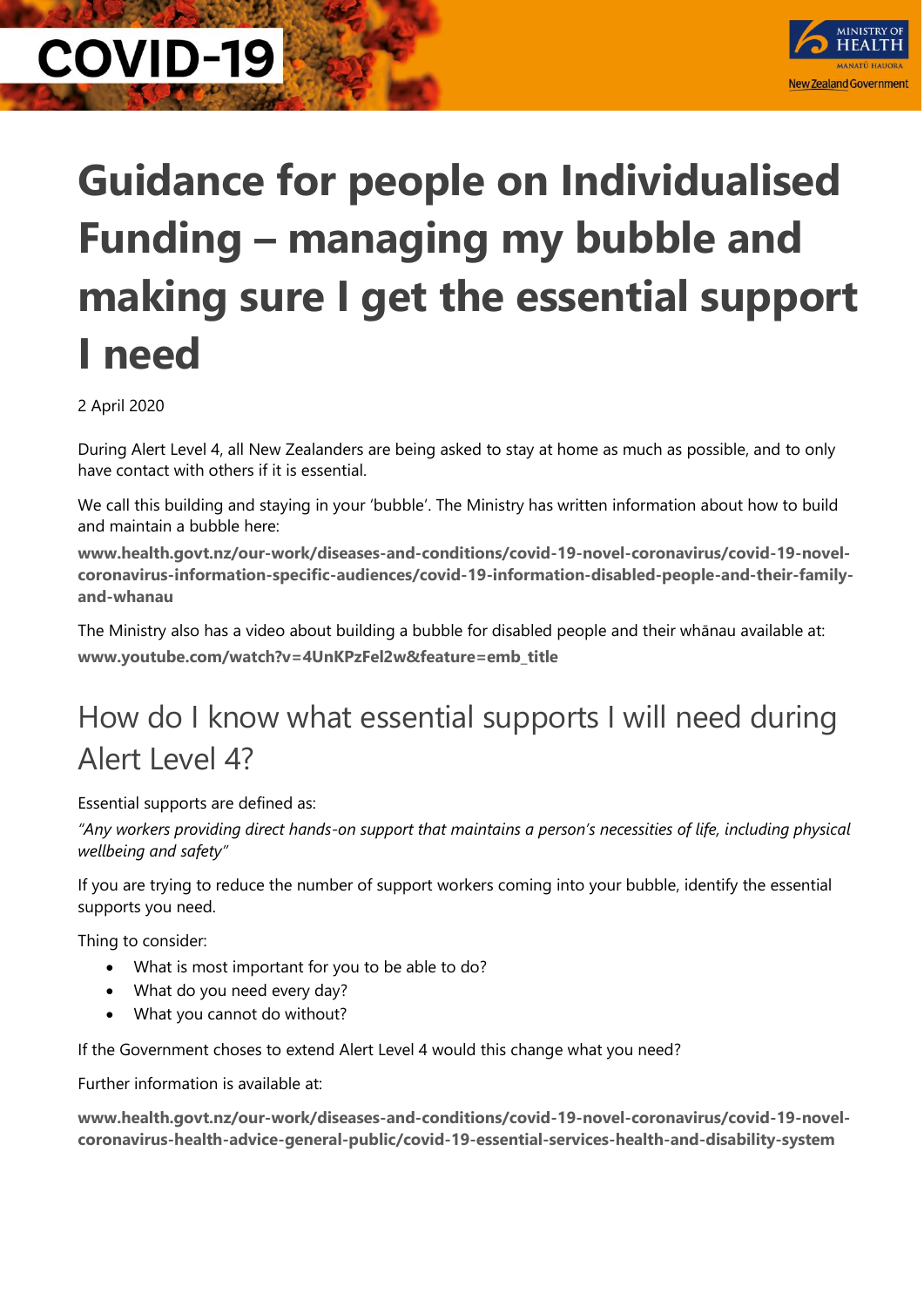

## How can I reduce my number of support workers during Alert Level 4?

Once you have decided which support workers you want to provide support services during Alert Level 4, you need to get their agreement. This may include agreeing changes to hours or days worked within your allocated support hours. If some of your support workers are now working more hours you will get extra funding for this.

You will also need to talk to support workers you do not need to come to your home.

If you ask a support worker not to come to your home during Alert level 4 you have to pay the support worker special leave for the period of time they are not required. Keep a record of the special leave that you have paid. This record will be used by the Ministry of Health to renew your funding if you have spent it early because of extra costs during Alert Levels 3 and 4. Make sure you talk to your Individualised Funding (IF) Coach or Host.

The Ministry of Health funds paid special leave for periods:

- where Alert Level 4 is in place;
- where Alert Level 3 is in place and you are subject to local/cluster restrictions on activities, such as leaving the house;
- where a support worker is advised not to come to work due to their being considered at higher risk from COVID-19; and/or
- of self-isolation required by a health practitioner.

You can also find out more about making changes to your support worker hours at:

**www.employment.govt.nz/leave-and-holidays/other-types-of-leave/coronavirus-workplace/changingan-employees-work-arrangements/**

If you want to continue to have a smaller number of support workers once Alert Level 4 is over then you must go through a proper employment process with your support workers. Make sure you also talk to your IF Coach or Host about this.

You can find out more about terminating an agreement at:

**www.employment.govt.nz/ending-employment/**

Here are some scenarios to help you.

### Scenario 1 – I have two or more support workers, and I only want one of them to come and support me

Think about:

- What are my essential support needs what is important to me?
- What do I need every day?
- What I cannot do without?

#### I want to change my supports during Alert Level 4

Once you have decided what your essential support needs are for Alert Level 4, you need to discuss these with your IF Host or Coach and support workers. Place your second support worker on paid special leave for the period of Alert Level 4 and, if you want to, change the hours of the support worker that you want to keep coming into your home.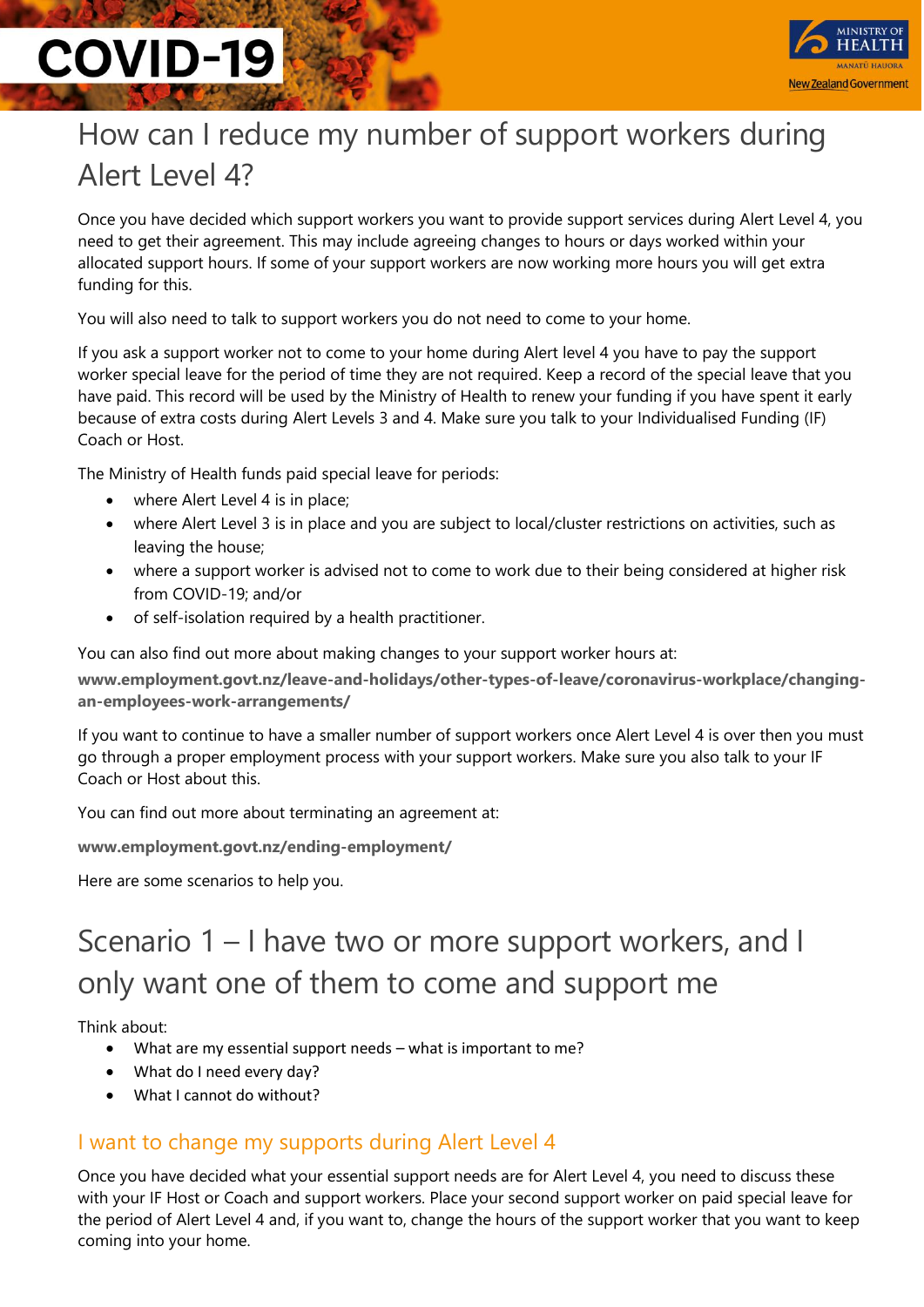

Keep a record of how much and for how long you pay special leave. This record will help the Ministry of Health renew your funding if you have spent it early because of extra costs during Alert Levels 3 and 4.

Remember the Ministry of Health funds paid special leave for periods:

- where Alert Level 4 is in place;
- where Alert Level 3 is in place and you are subject to local/cluster restrictions on activities, such as leaving the house;
- where a support worker is advised not to come to work due to their being considered at higher risk from COVID-19; and/or
- of self-isolation required by a health practitioner.

You can also find out more about making changes to your support worker's hours at:

**www.employment.govt.nz/leave-and-holidays/other-types-of-leave/coronavirus-workplace/changingan-employees-work-arrangements/**

#### I want to adjust my supports for as long as there is a COVID-19 outbreak in New Zealand

If you are considering longer term changes to your support services (for example, if you are considering entering 'hibernation'), paid special leave would not be available indefinitely to support the changes you wish to make.

You should talk with your IF Coach or Host about how you might approach making changes to your support services while Alert Levels continue. If the changes affect the employment of an existing support worker, you must follow a fair employment process with them.

Further advice on changing employee work conditions during COVID is available at:

**www.employment.govt.nz/leave-and-holidays/other-types-of-leave/coronavirus-workplace/changingan-employees-work-arrangements/**

You can find out more about terminating an agreement at: **www.employment.govt.nz/ending-employment/**

### Scenario 2 – I don't want any of my usual supports to come and support me, and I want to pay someone else in my bubble to whom I am not related to support me

During this time, you may be restricting the people in your bubble to only those you live with or those you must maintain contact with anyway.

#### I want to change my supports just for Alert Level 4

If you are clear about what your essential support needs are and intend for changes just to last for Alert Level 4, you could place your support workers on paid special leave and employ someone within your bubble to provide your supports. Talk to your IF Coach or Host about setting up a Casual contracting arrangement for this.

Remember the Ministry of Health funds paid special leave for periods:

- where Alert Level 4 is in place;
- where Alert Level 3 is in place and you are subject to local/cluster restrictions on activities, such as leaving the house;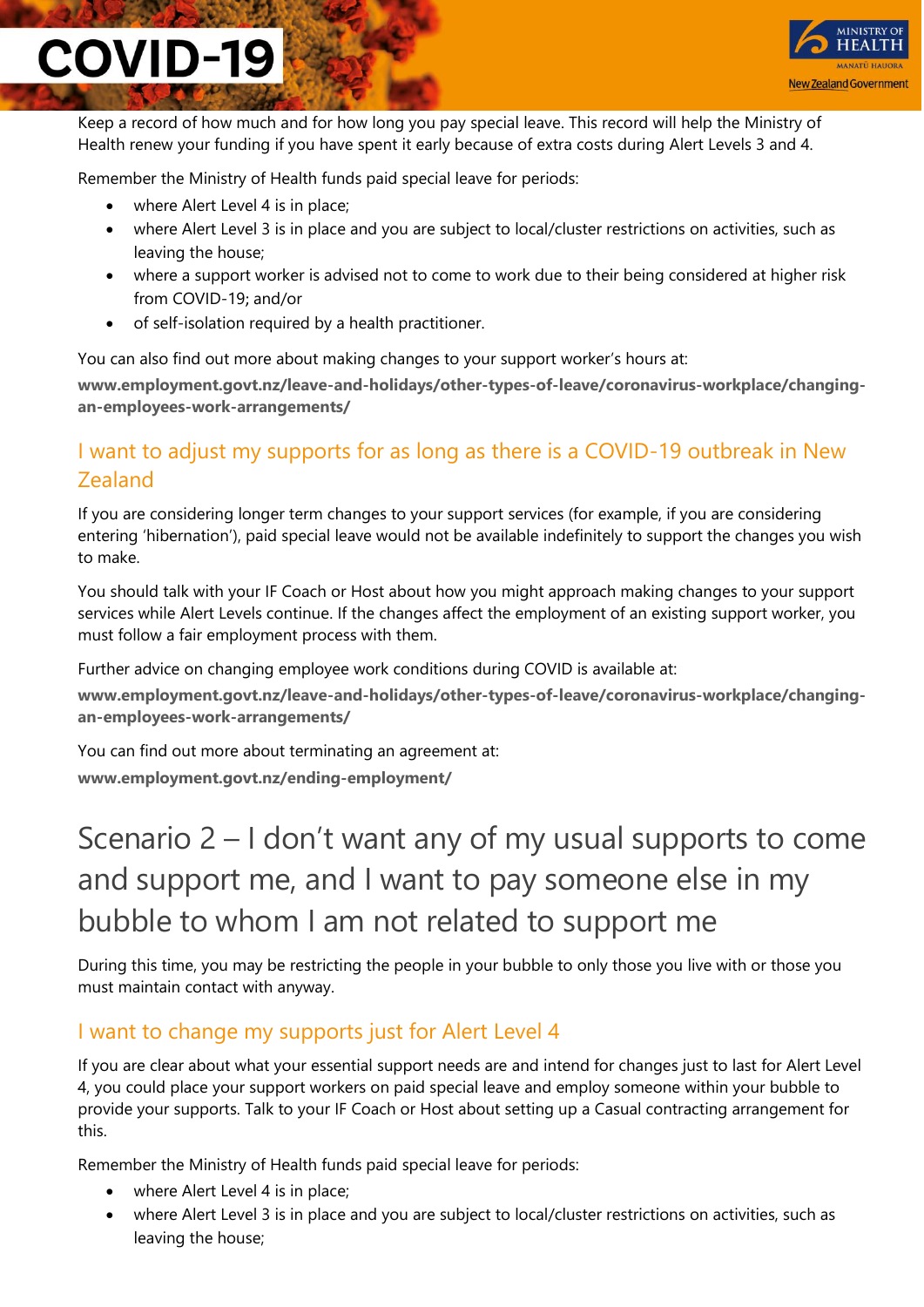

- where a support worker is advised not to come to work due to their being considered at higher risk from COVID-19; and/or
- of self-isolation required by a health practitioner.

Keep a record of how much and for how long you pay special leave. This record will help the Ministry of Health renew your funding if you have spent it early because of extra costs during Alert Level 4.

#### I want to change my supports while New Zealand is at Alert Level 1-4 for COVID-19

If you are considering longer term changes to your support services (for example, if you are considering entering 'hibernation'), paid special leave would not be available indefinitely to support the changes you wish to make.

You should talk with your IF Host or Coach about how you might approach making changes to your support services. If the changes affect the employment of an existing employee (support carer), you must follow a fair employment process with them.

Further advice on changing employee work conditions during COVID is available at: **www.employment.govt.nz/leave-and-holidays/other-types-of-leave/coronavirus-workplace/changingan-employees-work-arrangements/**

You can find out more about terminating an agreement at: **www.employment.govt.nz/ending-employment/**

### Scenario 3 - I don't want any of my usual support workers to come and support me, and I want to pay a family/whānau member who lives with me to support me

#### I want to employ my family/whānau member just during Alert Level 4

If you are clear about what your essential support needs are and intend for changes just to last for Alert Level 4, you could place your support carers on paid special leave and employ a family/whānau member to provide your support services. Talk to your IF Coach or Host about setting up a Casual contracting arrangement for this.

Remember the Ministry of Health funds paid special leave for periods:

- where Alert Level 4 is in place;
- where Alert Level 3 is in place and you are subject to local/cluster restrictions on activities, such as leaving the house;
- where a support worker is advised not to come to work due to their being considered at higher risk from COVID-19; and/or
- of self-isolation required by a health practitioner.

Keep a record of how much and for how long you pay special leave. This record will help the Ministry of Health renew your funding if you have spent it early because of extra costs during Alert Level 4.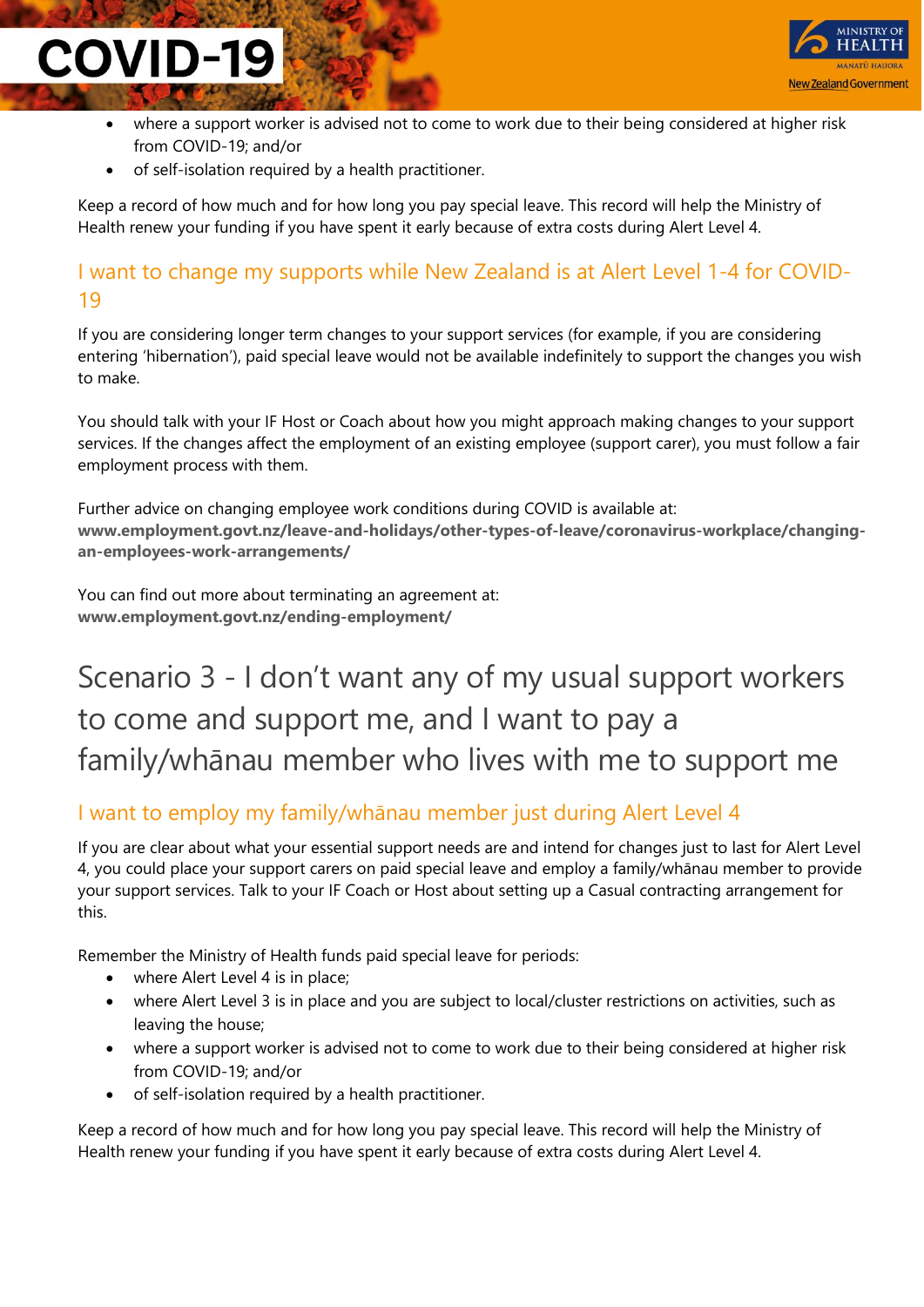

#### I want to change my support workers and employ family/whānau members while New Zealand is at Alert Levels 1-4 for COVID-19.

If you are considering longer term changes to your support services paid special leave would not be available indefinitely to support the changes you wish to make.

You should talk with your provider about how you might approach making changes to your support services. Because the changes affect the employment of existing employees (support carers) you must follow a fair employment process with them.

Further advice on changing employee work conditions during COVID is available at:

**www.employment.govt.nz/leave-and-holidays/other-types-of-leave/coronavirus-workplace/changingan-employees-work-arrangements/**

You can find out more about terminating an agreement at:

**www.employment.govt.nz/ending-employment/**

### Scenario 4 - One of my support workers doesn't want to provide support services for me – what can I do?

#### If the support services are not essential

If the support worker is not providing essential support, then it might be sensible that the support worker is not coming to your home. In that case, the support worker should be placed on special leave.

Talk to your IF Host or Coach to let them know the changes you have made.

Remember the Ministry of Health funds paid special leave for periods:

- where Alert Level 4 is in place;
- where Alert Level 3 is in place and you are subject to local/cluster restrictions on activities, such as leaving the house;
- where a support worker is advised not to come to work due to their being considered at higher risk from COVID-19; and/or
- of self-isolation required by a health practitioner.

#### If the support services are essential

You can find out what essential support is here:

**www.health.govt.nz/our-work/diseases-and-conditions/covid-19-novel-coronavirus/covid-19-novelcoronavirus-health-advice-general-public/covid-19-essential-services-health-and-disability-system**

If the support service is essential and the support worker does not want to provide the support service during Alert Level 4 and you agree that there is a risk, you should decide with the support worker on how the risk can be managed. Talk to your IF Coach or Host to let them know the changes you have agreed and what support services you now need.

If you cannot agree with your support worker about the risk they identify, talk to your IF Host about your Health and Safety obligations. Then, try to agree with your support worker on options such as using paid leave (including annual leave), or adjusting hours. When all leave entitlements are used the support worker will be paid special leave while Alert Level 4 is in place.